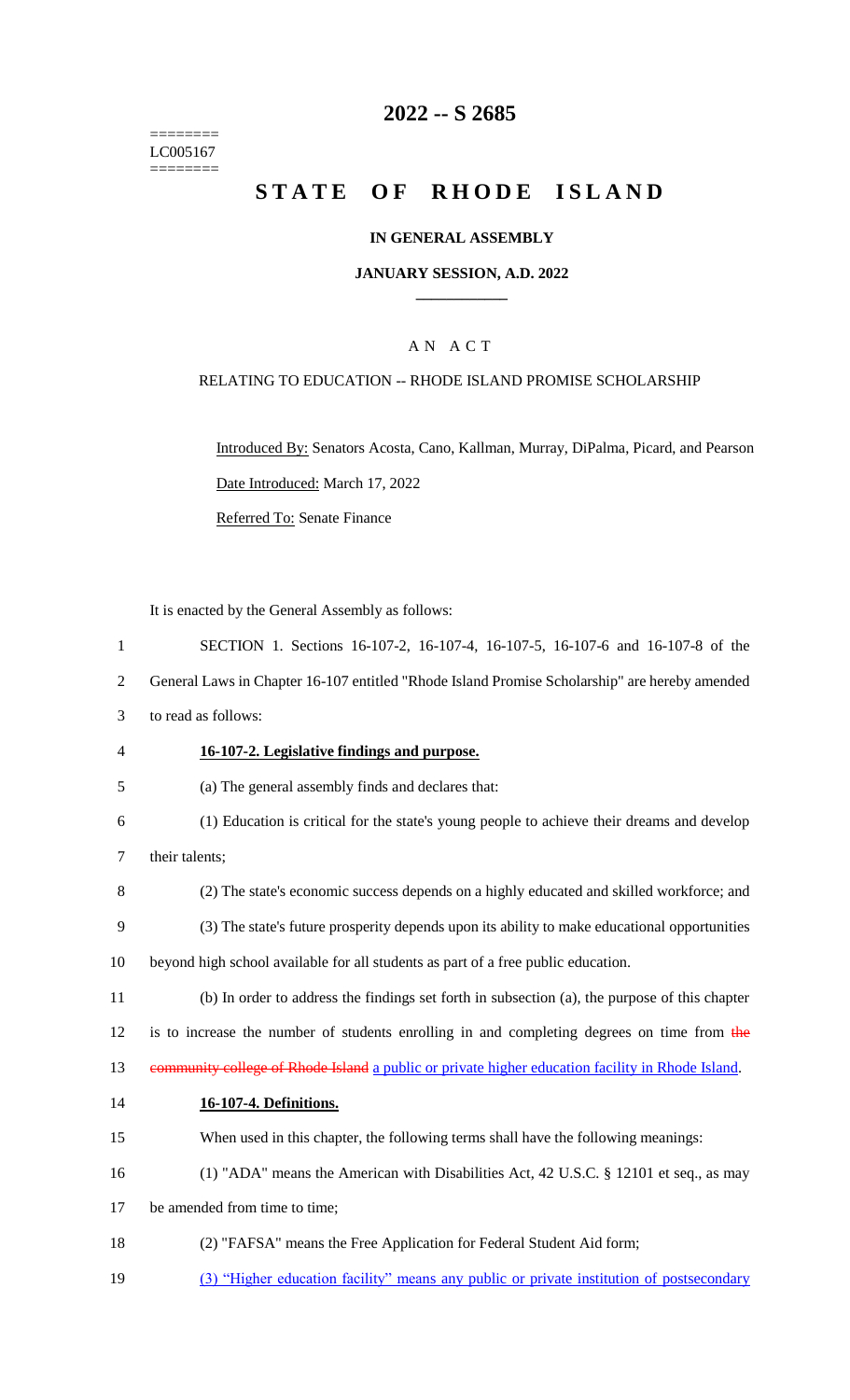1 education in Rhode Island, including, but not limited to, institutions licensed, regulated, or given

2 oversight by the council on postsecondary education and the office of the postsecondary

3 commissioner, as well as any workforce licensing or certificate programs licensed, regulated, or

4 given oversight by the council on postsecondary education and the office of the postsecondary

5 commissioner.

6  $\left(\frac{3(4)}{4}\right)$  "Mandatory fees and tuition" are the costs that every student is required to pay in 7 order to enroll in classes, and does not include room and board, textbooks, program fees that may 8 exist in some majors, course fees that may exist for some specific courses, meal plans, or travel;

9  $(4)(5)$  "On track to graduate on time" means the standards determined by the community 10 eollege of Rhode Island higher education facility in establishing the expectation of a student to 11 graduate with an associate's degree within two (2) years of enrollment or a bachelor's degree within 12 four (4) years of enrollment or within the time a student enrolled in a program at a higher education 13 facility to obtain a license or certificate would be expected to complete the program (recognizing 14 that some students, including students who require developmental education, are double majors, or 15 are enrolled in certain professional programs may require an extended time period for degree or 16 license or certificate completion);

 $\frac{(5)(6)}{8}$  "Reasonable accommodations" means any necessary modifications or adjustment to 18 a facility, equipment, program, or manner of operation as required by the Americans with 19 Disabilities Act ("ADA") and section 504 of the Rehabilitation Act of 1973, 29 U.S.C. § 794, as 20 may be amended from time to time;

21  $(6)(7)$  "Recipient student" means a student attending the community college of Rhode 22 **Island** a higher education facility who qualifies to receive the Rhode Island promise scholarship 23 pursuant to § 16-107-6;

- 24  $(7)(8)$ "Scholarship program" means the Rhode Island promise scholarship program that is 25 established pursuant to § 16-107-3;
- 26  $\left(\frac{8(9)}{9}\right)$  "State" means the state of Rhode Island; and

 $(9)(10)$  "Student with a disability" means any student otherwise eligible pursuant to § 16- 107-6 who has a physical, developmental, or hidden disability or disabilities, as defined in § 42- 87-1, that would create a hardship or other functional obstacles preventing participation in this program; and

31 (11) "The uniform Rhode Island promise scholarship application" means the form prepared

32 by the office of the postsecondary commissioner in Rhode Island and approved by the council on

33 postsecondary education.

# 34 **16-107-5. Administration of scholarship program.**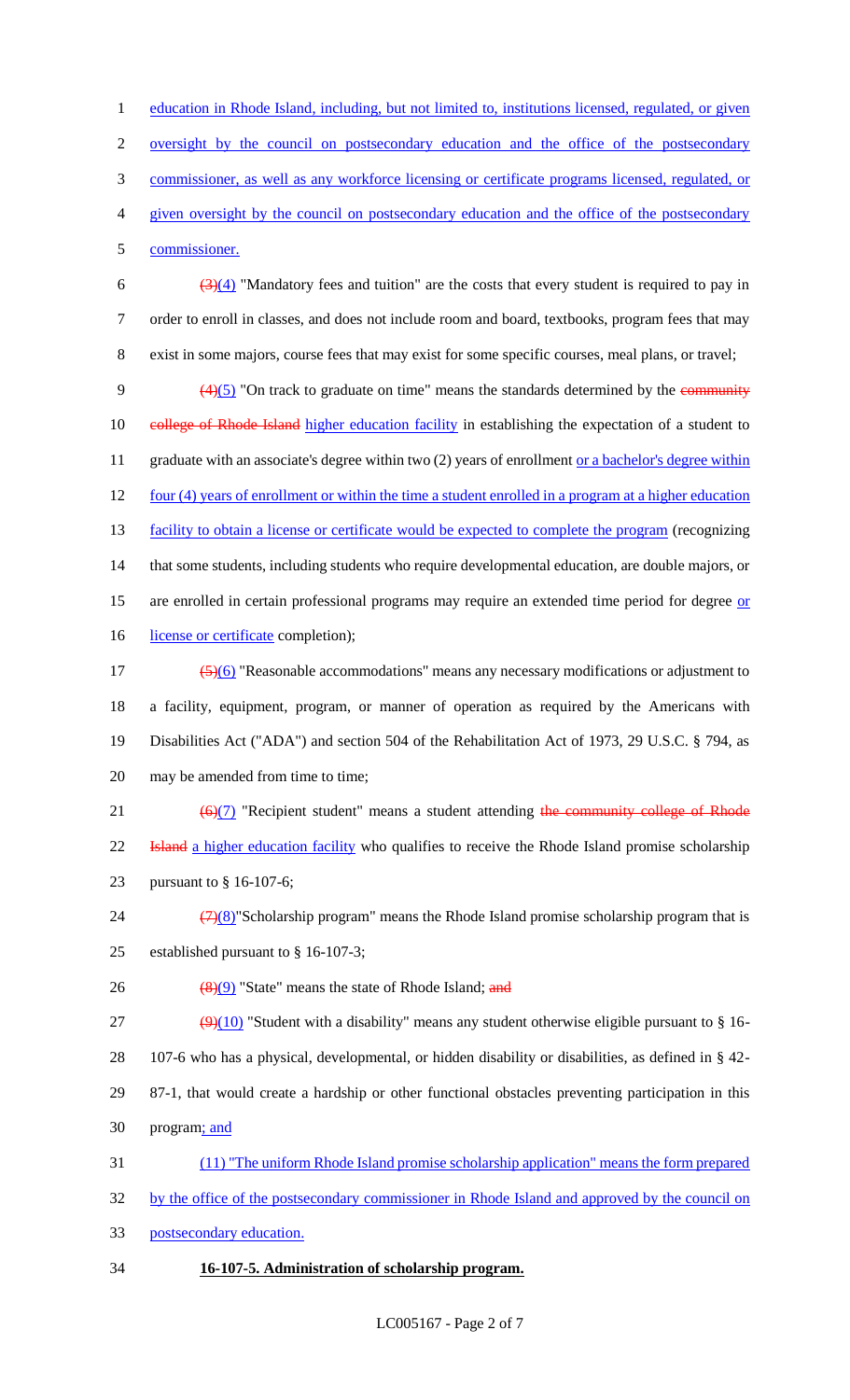(a) The financial aid office, in conjunction with the office of enrollment management or 2 their respective equivalent offices, at the community college of Rhode Island higher education 3 facility, shall administer the scholarship program for state residents seeking associate or higher degrees who meet the eligibility requirements in this chapter.

- 5 (b) An award of the scholarship program shall cover be the amount that is equal to the average the cost of two (2) years of tuition at an area community college as calculated by the office of the postsecondary commissioner, readjusted annually, and mandatory fees, less federal and all other financial aid monies available to the recipient student.
- (c) The scholarship program is limited to one award per student as required by § 16-107- 6(a)(7).
- 

### **16-107-6. Eligibility for scholarship.**

12 (a) Beginning with the students who enroll at the community college of Rhode Island a 13 higher education facility in the fall of 2017, to be considered for the scholarship, a student:

 (1) Must qualify for in-state tuition and fees pursuant to the residency policy adopted by the council on postsecondary education, as amended, supplemented, restated, or otherwise modified from time to time ("residency policy"); provided, that, the student must have satisfied the high school graduation/equivalency diploma condition prior to reaching nineteen (19) years of age; provided, further, that in addition to the option of meeting the requirement by receiving a high school equivalency diploma as described in the residency policy, the student can satisfy the condition by receiving other certificates or documents of equivalent nature from the state or its municipalities as recognized by applicable regulations promulgated by the council on elementary and secondary education;

23 (2) Must be admitted to, and must enroll and attend the community college of Rhode Island 24 a higher education facility as defined in this chapter, on a full-time basis by the semester immediately following high school graduation or the semester immediately following receipt of a high school equivalency diploma;

 (3) Must complete the FAFSA and any required FAFSA verification, or for persons who are legally unable to complete the FAFSA must complete a comparable form created by the 29 community college of Rhode Island higher education facility, by the deadline prescribed by the 30 community college of Rhode Island higher education facility for each year in which the student seeks to receive funding under the scholarship program;

(4) Must continue to be enrolled on a full-time basis;

 (5) Must maintain an average annual cumulative grade point average (GPA) of 2.5 or 34 greater, as determined by the community college of Rhode Island higher education facility;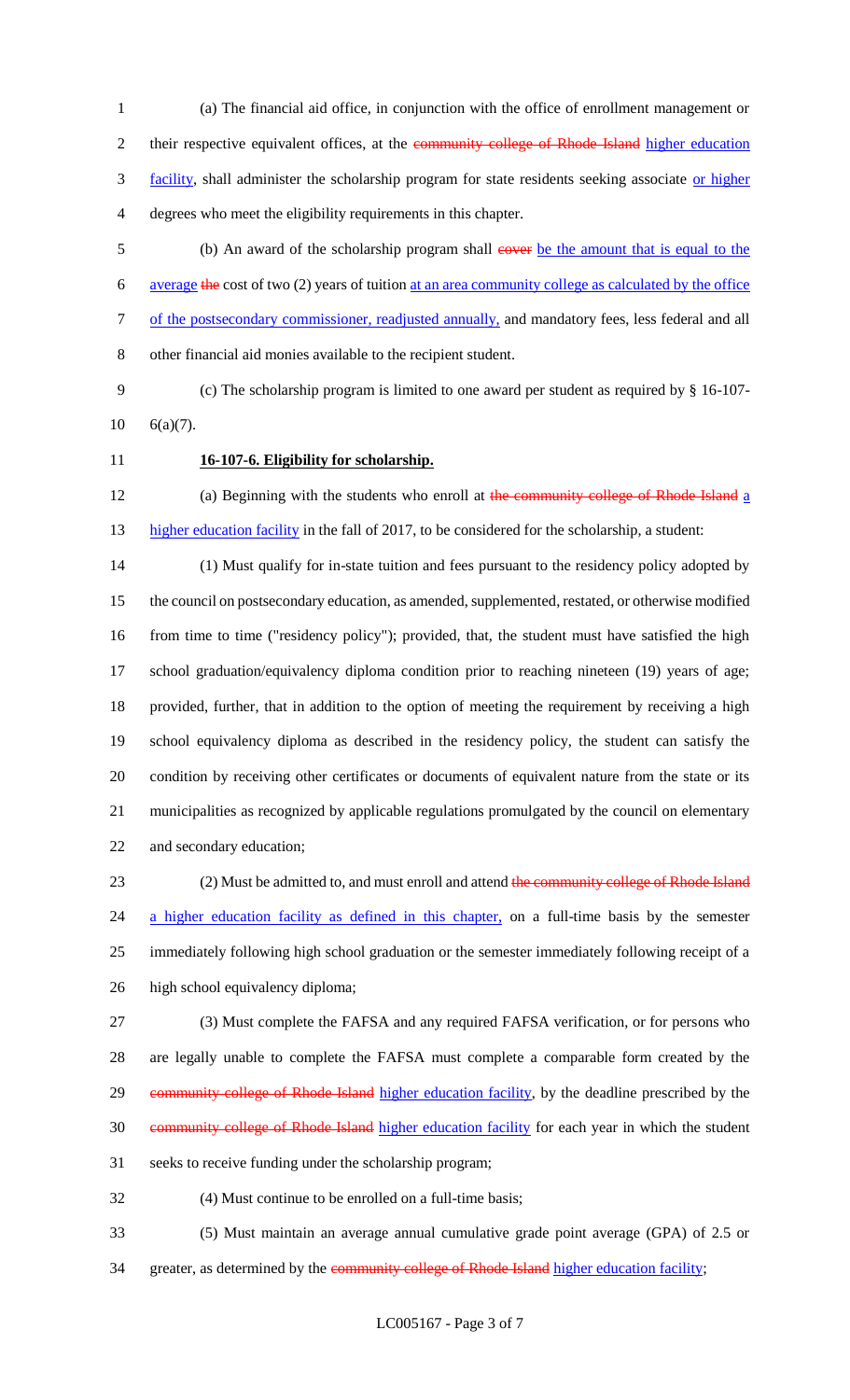1 (6) Must remain on track to graduate on time as determined by the community college of 2 Rhode Island higher education facility; 3 (7) Must not have already received an award under this scholarship program; and (8) Must commit to live, work, or continue their education in Rhode Island after graduation. 5 The community college of Rhode Island higher education facilities shall develop a policy that will secure this commitment from recipient students; and (9) Must complete and submit the uniform Rhode Island promise scholarship application.

 (b) Notwithstanding the eligibility requirements under subsection (a) of this section ("specified conditions"):

 (1) In the case of a recipient student who has an approved medical or personal leave of absence or is unable to satisfy one or more specified conditions because of the student's medical or personal circumstances, the student may continue to receive an award under the scholarship program upon resuming the student's education so long as the student continues to meet all other applicable eligibility requirements;

 (2) In the case of a recipient student who is a member of the national guard or a member of a reserve unit of a branch of the United States military and is unable to satisfy one or more specified conditions because the student is or will be in basic or special military training, or is or will be participating in a deployment of the student's guard or reserve unit, the student may continue to receive an award under the scholarship program upon completion of the student's basic or special military training or deployment; and

 (3) Any student with a disability, otherwise eligible for a scholarship pursuant to the provisions of this section, as of May 15, 2021, shall be entitled to access this program and shall be afforded all reasonable accommodations, as required by the ADA and the Rehabilitation Act of 1973, including, but not limited to, enrolling on a part-time basis, attaining a high school diploma/GED by age twenty-one (21), and taking longer than two (2) years to graduate with an 26 associate's degree, or continue their education to attain a bachelor's degree or higher degree.

### **16-107-7. Reporting and disbursement.**

 (a) On or before November 10 and May 10 of each fiscal year following fiscal year 2017, 29 the community college of Rhode Island each higher education facility in Rhode Island where students matriculate and use funds of a promise scholarship shall submit a report to the director of the office of management and budget, the state budget officer, the house fiscal advisor, the senate fiscal advisor, the commissioner of postsecondary education, and the chair of the council on postsecondary education detailing the number of students eligible to participate in the scholarship program, the amount of federal and institutional financial aid anticipated to be received by recipient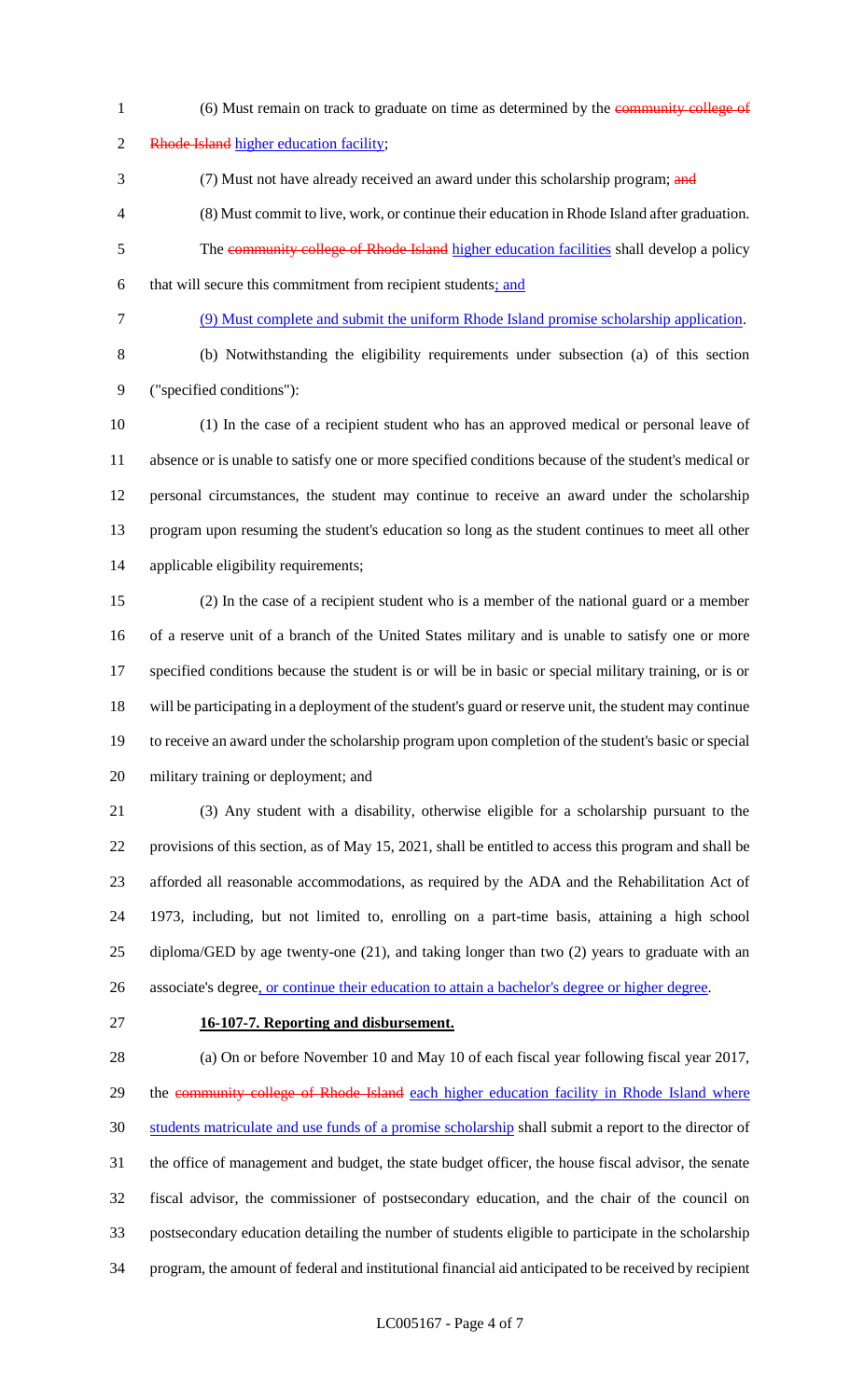students, the aggregate tuition and mandatory fee costs attributable to recipient students, and the resulting total cost of the scholarship program to the state. The report shall contain such data for both the current fiscal year and the most up-to-date forecast for the following fiscal year. Data reported shall be subdivided by student-year cohort and shall be accompanied by a written explanation detailing the estimating methodology utilized and any impact(s) the forecasted data may present to institutional capacity, operational costs, and the tuition/fee revenue base of the institution. (b) On or before July 1, 2020, and annually on or before July 1 thereafter, the community

 college of Rhode Island council on postsecondary education and the commissioner of 10 postsecondary education shall submit a report evaluating the program based on the first two cohorts to the governor, speaker of the house, and the president of the senate. This evaluation shall include the following:

#### 13 (1) The number of students who started in each comparison (1)

14 (2) The number of students in each **cohort group** who have attained a degree or certification in an on-time manner;

16 (3) The number of students in each **cohort group** who have not attained a degree or certification in an on-time manner and an analysis of why that has happened;

18 (4) The number of students in each **cohort group** who began the program but have been unable to continue or complete the program and an analysis of why that has happened;

(5) The costs of the program and the costs of continuing the program;

(6) Suggestions for ways to increase the success of the program;

 (7) Recommendations as to modifying, continuing, expanding, curtailing, or discontinuing the program; and

24 (8) Any such other recommendations or information as the community college of Rhode

**Island** council on postsecondary education and the commissioner of postsecondary education deem

appropriate to include in the evaluation.

 (c) The office of management and budget, in consultation with the office of the postsecondary commissioner, shall oversee the apportionment and disbursement of all funds appropriated for the purpose of the scholarship program.

# **16-107-8. Rules and procedures.**

 The council on postsecondary education is hereby authorized to promulgate rules to 32 effectuate the purposes of this chapter and the community college of Rhode Island shall establish appeal procedures for the award, denial, or revocation of funding under the scholarship program. The rules shall be promulgated in accordance with § 16-59-4.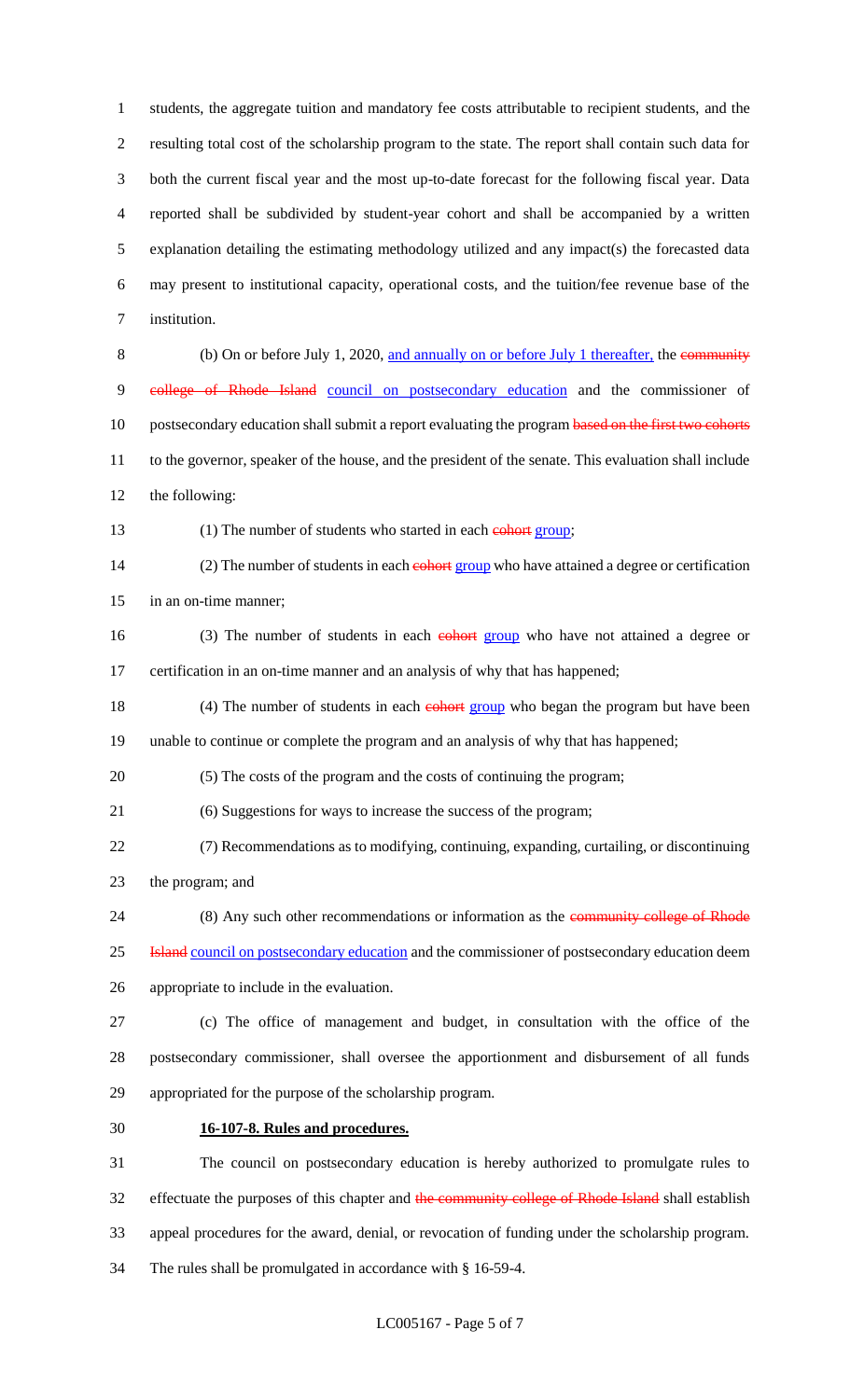1 SECTION 2. This act shall take effect on January 1, 2023.

#### $=$ LC005167 ========